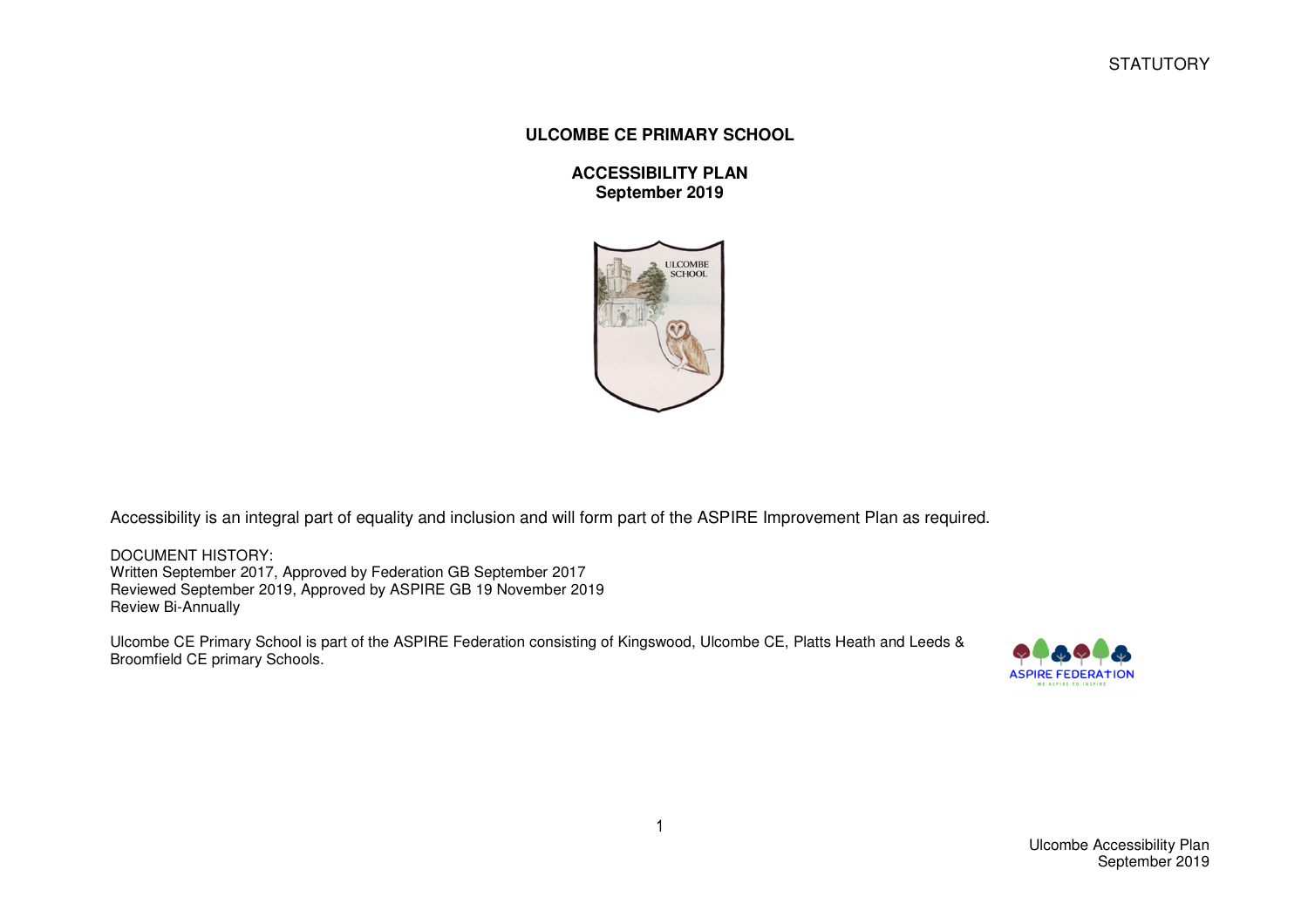| Target                                                                                                                       | Tasks                                                                                                                                                                                                                                                                                                                                                                                                                                                                                           | Timescale | Resources                                                                                                | Responsibility       | Monitoring                                                                                                     |
|------------------------------------------------------------------------------------------------------------------------------|-------------------------------------------------------------------------------------------------------------------------------------------------------------------------------------------------------------------------------------------------------------------------------------------------------------------------------------------------------------------------------------------------------------------------------------------------------------------------------------------------|-----------|----------------------------------------------------------------------------------------------------------|----------------------|----------------------------------------------------------------------------------------------------------------|
| <b>Access to Curriculum</b><br>Create effective learning<br>environments for all<br>utilising feedback from<br>pupil groups. | Reinforce responsibilities of all<br>teachers as outlined in the National<br>Curriculum Inclusion Statement.<br>Circulate "Reasonable Adjustments"<br>Classroom Checklist to all staff.<br>Ensure all classrooms and<br>resources are organised in<br>accordance with pupil need.<br>Ongoing programme of staff training<br>in disability awareness to reflect<br>diverse needs of students within the<br>school and anticipatory duties.<br>EHT and HoS's termly learning<br>walks/pupil voice | Ongoing   | Teacher Day,<br>September 2019 on<br><b>Personalising Learning</b><br>Staff meeting from<br><b>SENCO</b> | All staff<br>EHT/HoS | SENCo through<br>lesson observations<br>and sampling<br>lesson planning<br>Leadership Team<br>and<br>Governors |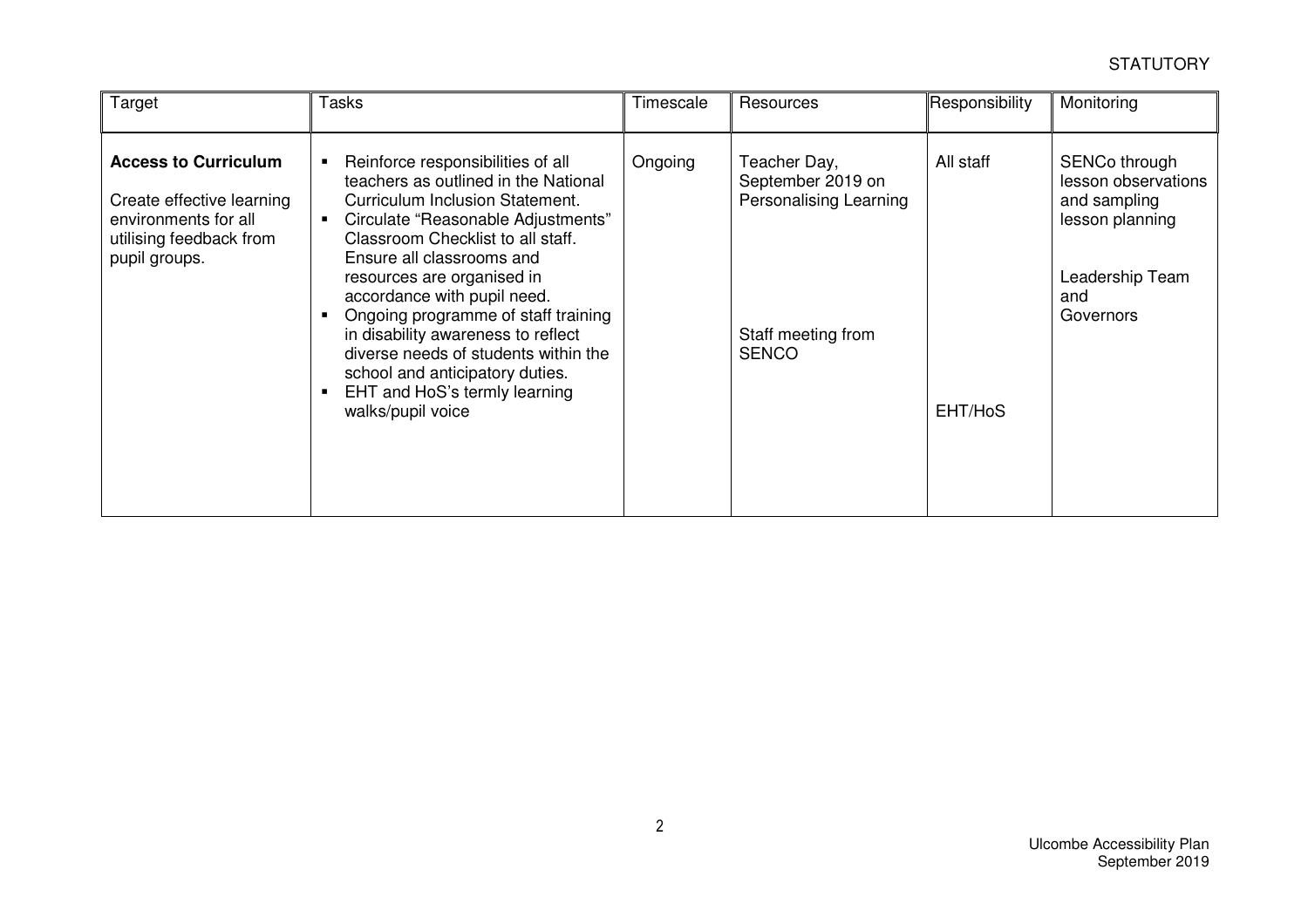**STATUTORY** 

| Target                                                                                                                   | <b>Tasks</b>                                                                                                                                                                                                                                                                                                                                                                                                                                         | Timescale                                                                | Resources                                                                                                                                                                                                  | Responsibility                         | Monitoring                        |
|--------------------------------------------------------------------------------------------------------------------------|------------------------------------------------------------------------------------------------------------------------------------------------------------------------------------------------------------------------------------------------------------------------------------------------------------------------------------------------------------------------------------------------------------------------------------------------------|--------------------------------------------------------------------------|------------------------------------------------------------------------------------------------------------------------------------------------------------------------------------------------------------|----------------------------------------|-----------------------------------|
| <b>Access to wider</b><br>curriculum<br>Increase participation in<br>school activities.                                  | Audit participation in extra-curricular<br>activities and identify any barriers.<br>Ensure school activities are<br>$\blacksquare$<br>accessible to all students.<br>Investigate TA flexibility to cover<br>$\blacksquare$<br>extra curricular activities if needed.<br>Join with federation schools for<br>Aspire cup x 3 yrly.<br>Seek advice from IDS re alternative<br>accessible venues for residential<br>trips. Inclusive of wheelchair users | Ongoing                                                                  | Governors to identify<br>contingency budget for<br>TA cover for extra<br>curricular activities if<br>needed.<br>Known residential<br>centres to be spoken to<br>as and when needed for<br>specific cohorts | HoS<br>Governors<br>HoS                | Leadership Team<br>Governors      |
| <b>Impact Analysis</b><br>Ensure all policies<br>consider the implications<br>of Disability Access.                      | Analyse impact of Behaviour Code,<br>$\blacksquare$<br>School Rules, Anti-Bullying Policy,<br>Educational Visits, Homework,<br>Health Provision in relation to pupils<br>with disabilities. Involve School<br>Council in all reviews.<br>Consult pupils and staff on any<br>proposed changes.<br>Introduce new policies                                                                                                                              | Ongoing<br>Ongoing                                                       | Leadership Team and<br><b>SENCo time to review</b><br>policies.<br>Development time for<br>homework section of<br>the website.                                                                             | Leadership<br>Team and<br><b>SENCo</b> | Governors                         |
| <b>Premises</b><br>Increase site access<br>to meet diverse needs<br>of pupils, staff,<br>parents and<br>community users. | Review/ write personal evacuation<br>plans.<br>Identify accessible play equipment.<br>$\blacksquare$<br>Improve signage of evacuation<br>procedures, internet safety, fire drill<br>etc<br>Review new signage of room<br>functions.                                                                                                                                                                                                                  | As and<br>when<br>needed<br>As and<br>when<br>needed<br>Annual<br>Annual | Write personal<br>evacuation plans for<br>any pupils joining the<br>school that would need<br>one                                                                                                          | Site Manager<br>HoS<br>TAs training    | Access and<br>Inclusion Sub-group |